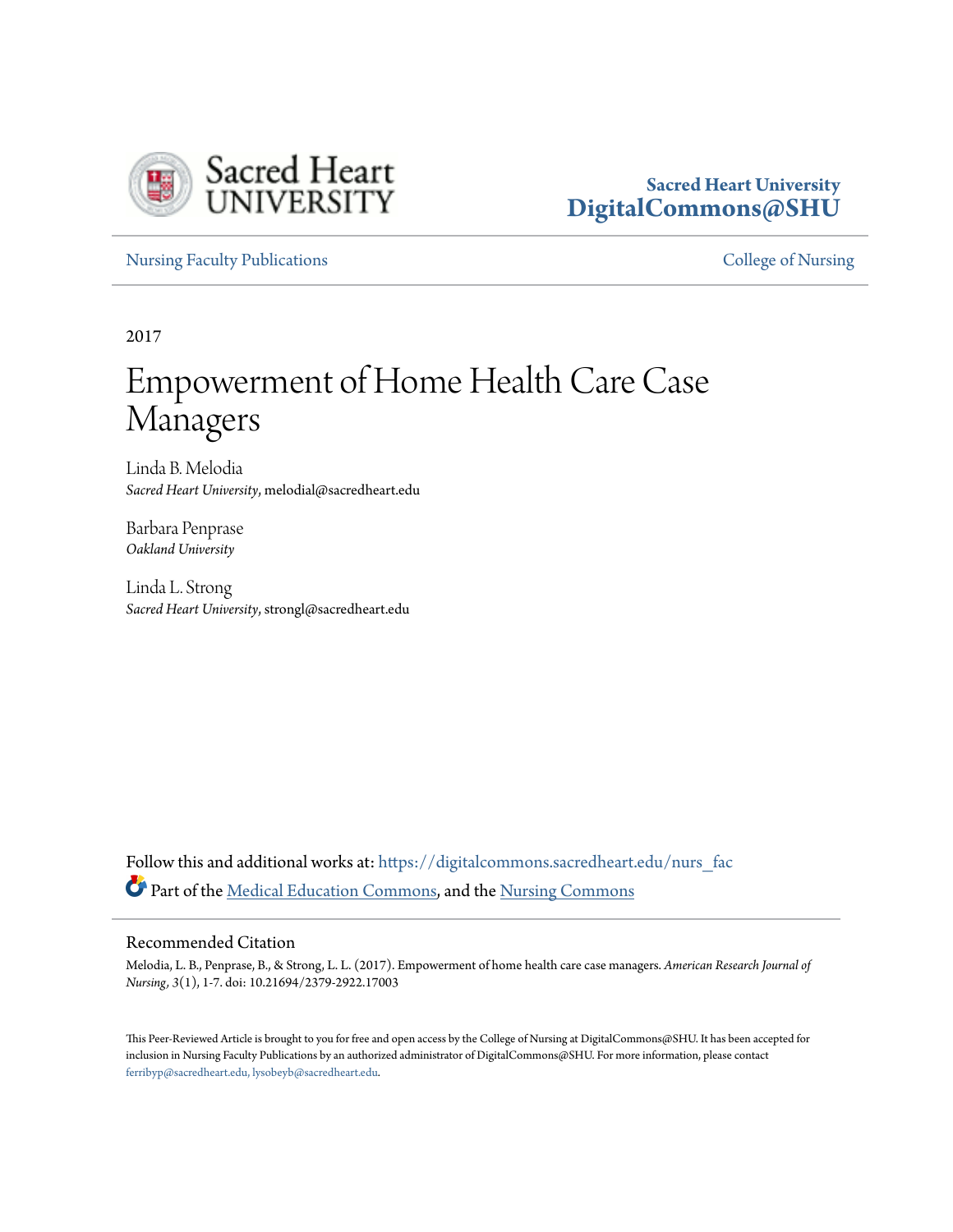**Research Article Open Access**



# **Empowerment of Home Health Care Case Managers 1\*Linda Basso Melodia, DNP, RN, 2Barbara Penprase, PhD, RN,**

# **3Linda L. Strong, EdD, RN**

1\*Adjunct Assistant Professor and Advisor for Geriatric Health and Wellness, Sacred Heart University College of Nursing, Fairfield, CT 2 Professor, Oakland University 3 Director RN-BSN/MSN Program, Sacred Heart University College of Nursing, Fairfield, CT.

*melodial@sacredheart.edu*

#### **Abstract**

**Background:** Job satisfaction and feelings of empowerment positively impact home health care nurses by improving patient safety and patient outcomes. The project objective determined whether an empowerment educational module improved the feelings of empowerment and job satisfaction of registered nurses at a home health care agency.

**Methods:** A quantitative, pre-test/post-test research study was conducted to measure the success of an empowerment educational module. Laschinger's (2008) Nursing Worklife questionnaire was administered to 92 participating nurses, 46 were assigned to an experimental group and 46 were assigned to a control group. Participants in the experimental group were queried about their perceptions towards empowerment in home health care environments and their reactions towards the teaching module.

**Results:** The educational module did not significantly impact the participants' sense of empowerment and seemed to weaken the empowerment at times, albeit in statistically insignificant numbers. Six themes emerged from this discussion.

#### **INTRODUCTION**

Home health care is one of the fastest-growing segments of the American health sector. Between 2010 and 2014, the U.S. Department of Labor projects an increase of nearly 90,000 jobs in the field (Bureau of Labor Statistics, 2015). While several disciplines are involved in the delivery of care, registered nurses provide the greatest amount of hands-on work. According to Bercovitz and Feldman (2011), more than 27 million older adults will require community-based, long-term care by 2050. These figures suggest that more nurses will continue to enter homecare.

Home health care is perceived as a highly independent vocation, as nurses' work in patients' homes while a central office provides administrative and support services (Ellenbecker, Samia, Cushman and Alster, 2008). A few of the many duties of a homecare nurse includes conducting assessments, discerning issues that place the patient in jeopardy, initiating contact with the physician and making changes to the patients' care plan. Homecare nurses are perceived as more independent than traditional nurses, as they are given the opportunity to make critical decisions regarding patients' care (Harris, 2015). Due to the gravity of their role as care providers, it is imperative that nurses are personally prepared and environmentally supported by their workplace to tackle the responsibilities of the position. It is questionable as to the extent that this responsibility is actually fostered in the workplace, as well as their perceptions towards control of this practice.

In an effort to improve the feelings of empowerment and the job satisfaction of homecare nurses, this projectused a pre-posttest design to test the successes of an empowerment educational module for homecare nurses. The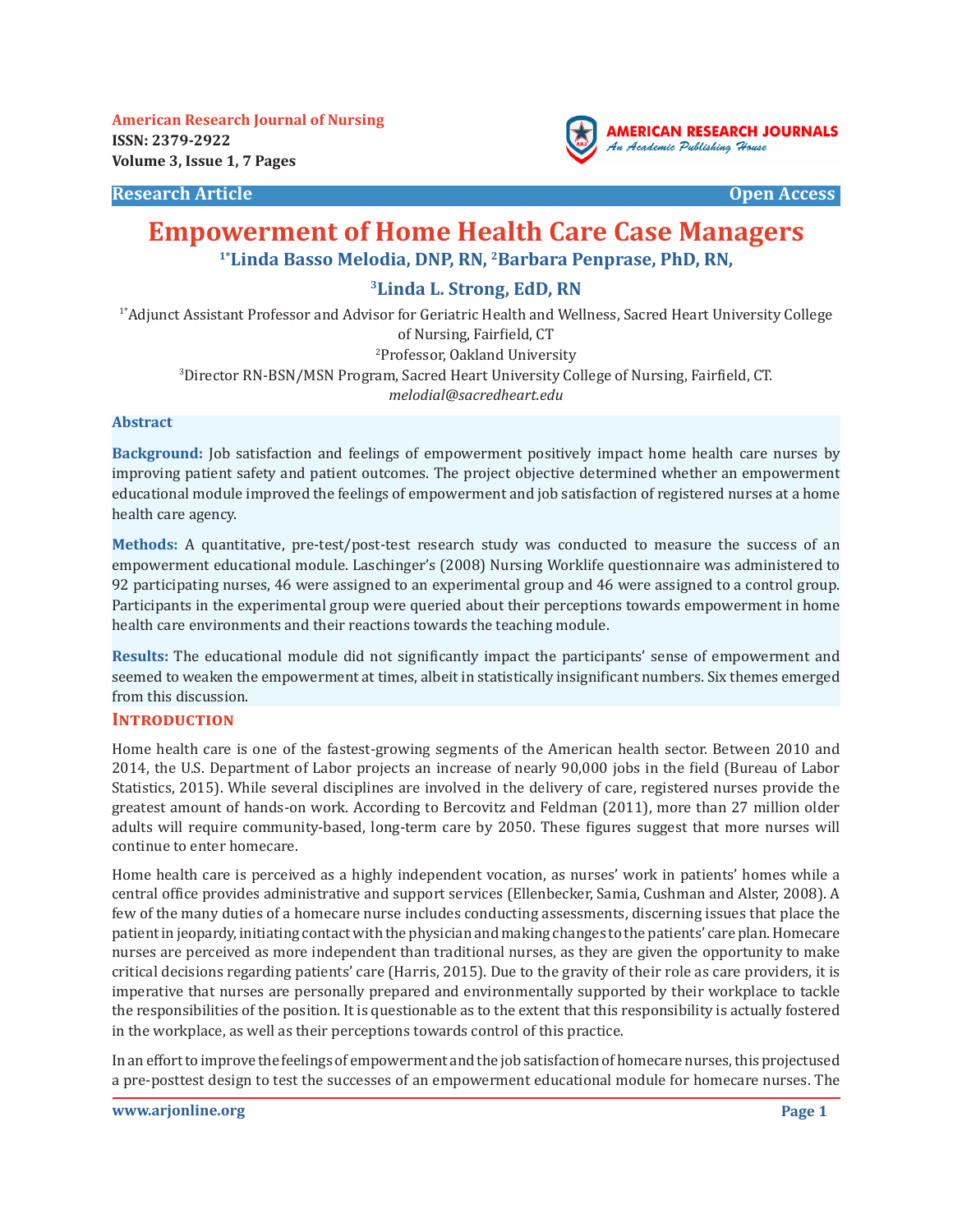objective was to determine the effect of an educational module on the nurses' sense of empowerment. The population of this project consisted of registered nurses working in homecare in a nonprofit, home health care agency located in a New England state in the United States. The sample was comprised of 92 participants: 72.8 percent were between the ages of 34 and 58, 93.5 percent female and 6.5 percent male.

The results of this project were not definitive and demonstrated small decreases (albeit statistically insignificant) in empowerment following the intervention of the empowerment educational module. This suggested the need for further research on the subject matter.

# **Literature Review**

Home health care primarily functions through services conducted by homecare nurses (Harris-Kojetin, Sengupta, Park-Lee and Valverde, 2013). Compared with other health care vocations, the relationship between nurses and physicians requires less direct communication, though physicians are highly dependent on the nurses' assessments of the patients' care plans (Ellenbecker et al., 2008). These nurses accommodate various care requirements directly correlated with a patient's standard of living and how it affects their treatment. Among the patients availing homecare services, approximately 86 percent are age 64 and older, while 83.2 percent have three or more chronic conditions (Visiting Nurse Associations of America, 2015). Of these patients, 65 percent have an annual income that is 200 percent below the Federal Poverty Level, 36 percent live alone and 29 percent have major functional limitations (Avalere Health, 2015). New or worsening symptoms of patients must be recognized, immediately reported and remedied by homecare nurses.

# **The Effects of Empowerment on Homecare Nurses**

The empowerment of nurses is particularly vital to patient safety, the work climate and the autonomous practice environments that foster innovation in a clinical setting (Armstrong, Laschinger and Wong, 2006). Hence, empowered nurses are more valuable to the health care setting, as they increase the quality of patient care (Laschinger, 2008). The nurses' job satisfaction, commitment and productivity is positively impacted by feelings of empowerment (Ellenbecker et al., 2008). Laschinger's (2008) Nursing Worklife Model examines the impact of empowerment on professional work environment factors that led to nursing satisfaction. Empowerment is a means for nurses to become more satisfied with their job, while simultaneously improving the quality of patient care (Laschinger, 2008). Therefore, the significance of fostering the sense of empowerment of staff in the homecare setting cannot be overstated.

According to prior studies, nurses theorize empowerment as having the autonomy to make judgments in the practice setting (Rao, 2012; Trus, Razbadauskas, Doran and Suominen, 2012). This power is fostered through the interaction between the nurses and patients, and the nurses and the care providers. The ideal qualities of an empowered nurse includes, "moral principles, expertise, personal integrity, future orientation and sociability" (Trus et al., 2012, p. 417). According to Manojlovich (2007), an empowered nurse has the knowledge and expertise to ensure that his or her skill sets are consistently updated (Manojlovich, 2007). Using mixed methods approach, Williamson (2007) collected quantitative data using the Psychological Empowerment Instrument, and qualitative data collected from interviews and observationsof 15 homecare nurses regarding empowerment and its influence on the nurses' decisions. Results described an empowered homecare nurse as "independent, confident, trusting and comfortable with providing quality care" (Williamson, 2007, p. 140). The majority of homecare nurses perceived empowerment as having choices in the workplace as well as a sense of meaning and competency in what they do (Williamson, 2007, p. 140).

# **Structural Empowerment in Nursing Practice**

The structure of opportunity is created through a workplace climate where individuals are encouraged and able to expand their skill set and knowledge bases. Employees encouragedto advance in the workplace are overall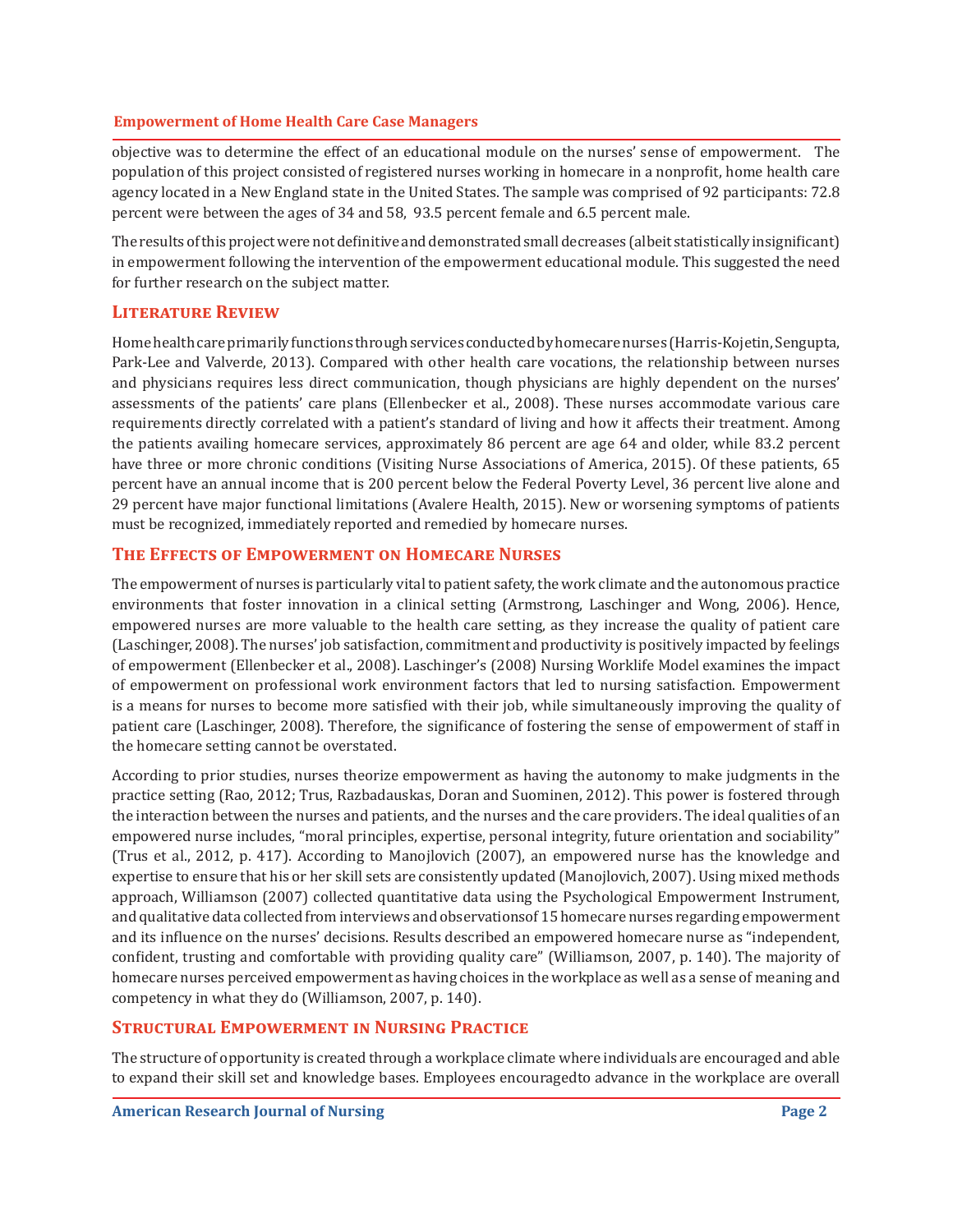more motivated than employees who are not (Kanter, 1993b). In a meta-analysis study, Davies et al. (2011) examined 17 studies consisting of 10 quantitative studies, four qualitative studies, two process evaluations and a mixed methods study. Davies et al. (2011) found that structure of power in the workplace is facilitated from three primary sources : "(a) right to use information, (b) right to access support and (c) right to use the resources required for realizing organizational goals" (p. 1). The presence of these three sources begins with a balance between the workplace itself and its leadership.

## **Conceptual Framework and Empowerment Instrument**

The conceptual framework that guided this project was based on two theories. First, the Structural Theory of Organizational Empowerment (Kanter,1993a), outlined attitude and behaviors in the workplace and the notion that perceived access to power and opportunity structures affects the behaviors and attitudes of employees. Kanter (1993a) suggested that individuals display different behaviors and attitudes depending on whether certain structural supports (power and opportunity) are in place. Second, Laschinger's (2008) Nursing Worklife Model explains how work environment characteristics affect nursing practice contributing to or mitigate burnout. The Nursing Worklife Model makes use of the constructivist approach in which it contextualizes a process of constructing knowledge rather than acquiring it.

The empowerment educational module under construction teaches nurses about the significance of empowerment as well as methods on how to empower. The effectiveness of the educational module was examined through a quantitative, pre-test/post-test design, where the nurses' sense of empowerment was measured using the Conditions for Work Effectiveness Questionnaire II (CWEQ-II) (Laschinger, Finegan, Shamian and Wilk, 2001). The six dimensions of empowerment of the CWEQ-II are the following: access to opportunity, access to resources, access to information, access to support and formal power and informal power (Laschinger et al., 2001).

# **Purpose of Project**

The purpose of this doctoral project is to improve the case mangers' sense of empowerment in the workplace setting through the completion of an educational module related to empowerment through learning, and obtain their perceptions towards the homecare work environment.

# **Methods**

Using a pre-test/post-test design this doctoral project was conducted in a nonprofit home health care agency located in a New England state that provided 1.4 million residents in 52 communities with care throughout the year 2013. A total of 143 accredited nurses who function in a variety of roles and titles staff the homecare agency. A total of 92 nurses were eligible for participation in this project, of which 46 were randomly assigned to an experimental group and 46 were randomly assigned to a control group. All participants completed the demographic survey and the CWEQ-II for the pre-test exactly one week prior to the first session interview. Participants who were assigned to the experimental group participated in two one-hour session modules; the first of which occurred a week after the pre-test in which strategies were discussed concerning personal and professional empowerment. The experimental group attended one session per week for two consecutive weeks, while the control group carried on with their regular activities. At the conclusion of the experimental group's third session of the educational module, a post-test using the CWEQ-II was administered to both the control and experimental groups to measure change in the participants' sense of empowerment.In this pre-test/post-test quantitative project, numerical data (i.e. pre-test/post-test scores) were collected by administering the CWEQ-II. The module included topics about better understanding the concept of empowerment and methods that empower homecare nurses in the workplace setting. The type of data collected was specified prior to the study (Creswell, 2009) and the researcher interpreted the statistical results. Changes in the scores from the pre-test were analyzed to identify differences between the control and experimental groups.

**American Research Journal of Nursing**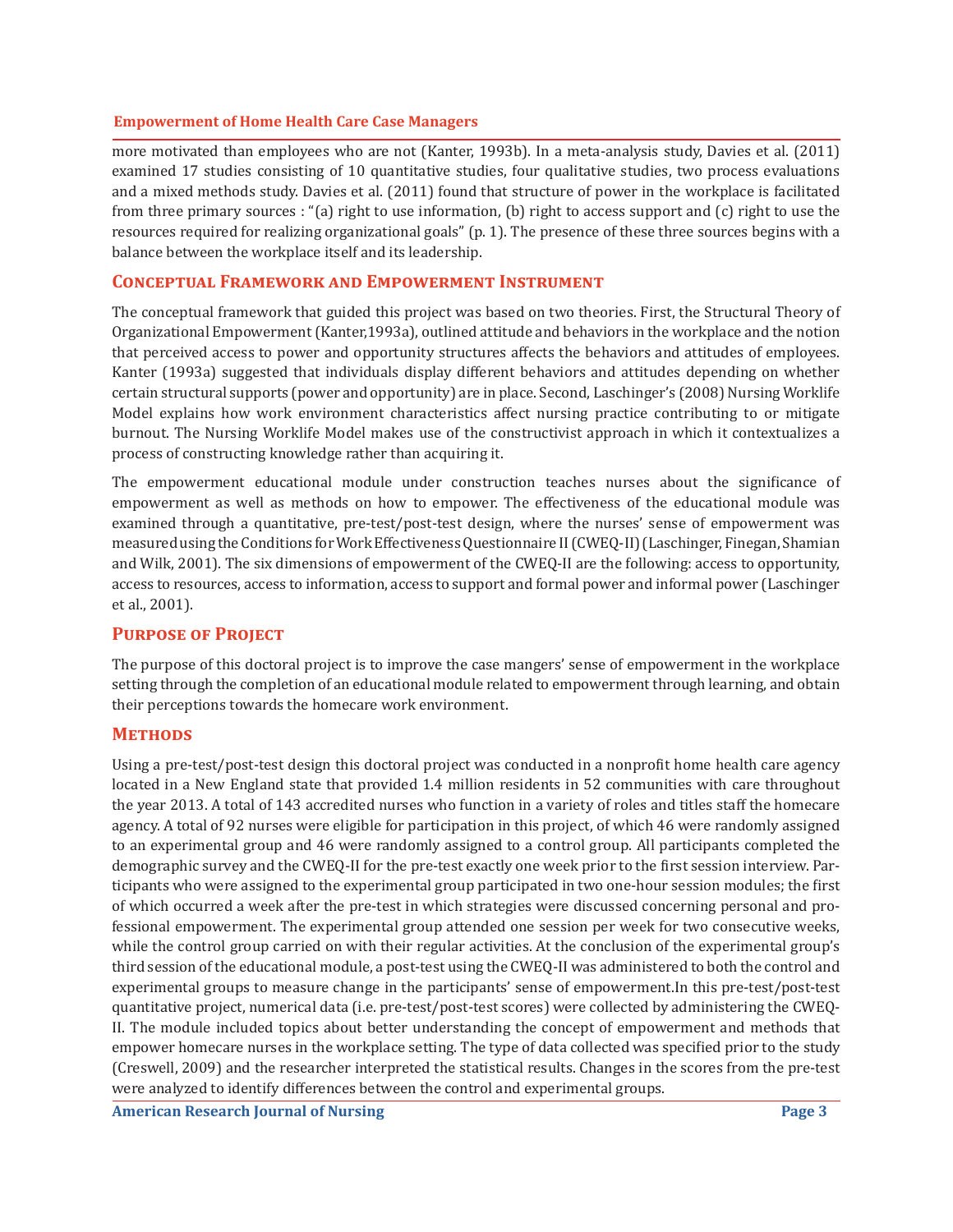To elicit perceptions towards the empowerment sessions participants of the experimental groups were queried by the researcher at the conclusion of the second educational session. Responses were recorded, reviewed, analyzed for common concepts and then organized into exemplars. A second reader reviewed the responses, consensus was achieved between concepts, themes and exemplars.

# **Findings**

Analysis demonstrated that all of the study variables satisfied the assumption of equality of variances, which included opportunity ( $p = .97$ ), information ( $p = .84$ ), support ( $p = .95$ ), resources ( $p = .48$ ), formal power ( $p = .95$ ) = .35) and informal power (*p* = .09) (Table 1). The mean difference between the pre-test/post-test scores was computed and descriptive statistics were used to assess if the mean score for each dimension on the CWEQ-II improved the nurses' sense of empowerment after receiving the intervention module. Aside from the resources and informal power results, all of the other dimensions in question demonstrated a mean decrease for both the experimental and control groups (Table 2). The results of the mixed *ANOVA* showed there was a decrease in the nurses' sense of empowerment for opportunity, information, support and formal power, however, the resources and informal power dimensions showed a mean increase for the experimental group.

To assess the nurses' sense of access to opportunity, resources, information, support and formal and informal power, a Spearman's rho correlation coefficient calculator was utilized and found that a statistically small, positive association exists between education and support. The results indicated that while most of the test scores reflected a negative change in scores, this was not statistically significant for opportunity ( $p = .88$ ), information ( $p = 100$ ), support ( $p = .62$ ), resources ( $p = .74$ ), formal power ( $p = .91$ ) and informal power ( $p = .91$ ) .73). The findings were not statistically significant, therefore the null hypothesis was not rejected. This suggests that there was no difference the nurses' sense of empowerment after receiving the empowerment education module.

The participants of the experimental group expressed a range of emotions towards the power to control, influence, affect change or manage the current homecare work environment. More than 47 comments were collected, aggregated and reviewed for common themes. Participants in three out of the four branch offices were consistent in the types of themes and concerns raised while the fourth branch conveyed a more positive perception. The following exemplars were common among four of the participating branches and produced six themes.

| Exemplars                                                                                 | Themes                                                                        |
|-------------------------------------------------------------------------------------------|-------------------------------------------------------------------------------|
| I need more communication                                                                 |                                                                               |
| Lack of communication                                                                     |                                                                               |
| Administration not listening, they smile and say "I hear you" but<br>will not do anything | Is anybody listening?                                                         |
| We are not being heard                                                                    |                                                                               |
| I am so frustrated by the lack of communication                                           |                                                                               |
| No job satisfaction,                                                                      | Let me be the nurse that I can be, that I used<br>to be, that I strive to be! |
| I am making mistakes                                                                      |                                                                               |
| because of the workload,                                                                  |                                                                               |
| I am not able to work as a nurse                                                          |                                                                               |
| I just work and take my work home with me                                                 |                                                                               |

#### **Table 1:** *Tabulation of Exemplars and Corresponding Themes*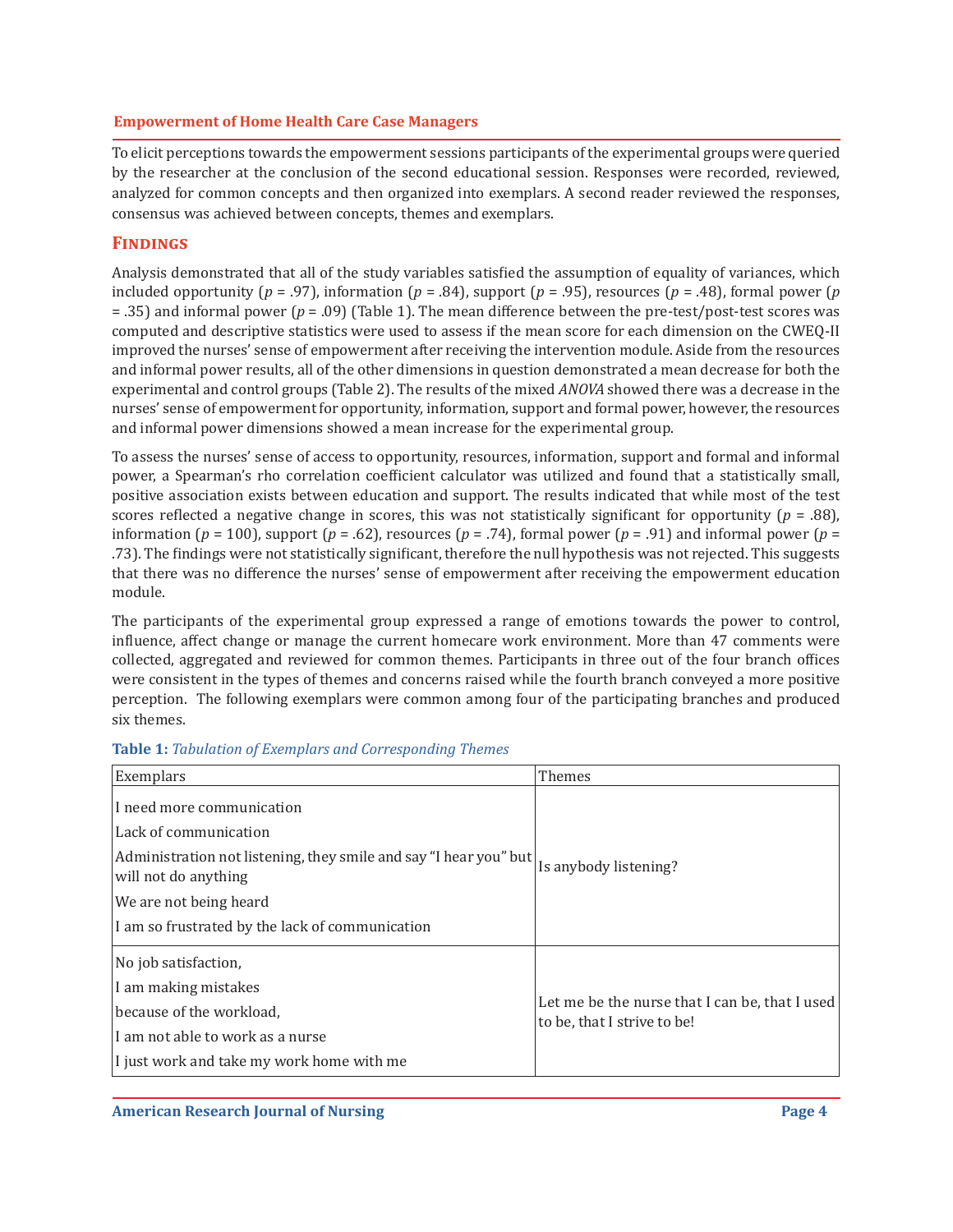| I am making mistakes                                                                                           |                                                  |
|----------------------------------------------------------------------------------------------------------------|--------------------------------------------------|
| because of the workload                                                                                        |                                                  |
| My patients become angry because they are being seen by many                                                   |                                                  |
| other staff                                                                                                    |                                                  |
| I have no control over my                                                                                      |                                                  |
| practice,                                                                                                      | It's the patient's that are our priority how can |
| I am just a visit machine                                                                                      | I have a safe practice with so many patients,    |
| The nursing supervisors are the case managers.                                                                 | so many demands?                                 |
| I felt less empowered after because I now know how much I<br>didn't                                            |                                                  |
| know and I began to look at myself differently                                                                 |                                                  |
| It wasn't like this 14 years ago                                                                               |                                                  |
| We can't keep new staff because of overwhelming caseloads<br>$(50-60-70)$                                      |                                                  |
| Unsafe practice, need to lower the census                                                                      |                                                  |
| I am empowered, very supported by the environment (census<br>$30 - 35$                                         |                                                  |
| I have no life,                                                                                                | Work follows me home                             |
| I just work and take my work home with me                                                                      |                                                  |
| Have a great work balance                                                                                      |                                                  |
| I felt so good after session one and so empowered                                                              |                                                  |
| We don't hear about the good stuff Always hear about prob- I feel like crying even when I should be happy      |                                                  |
| lems                                                                                                           | and satisfied with my work.                      |
| Can't feel empowered with this much work                                                                       |                                                  |
| Supportive environment                                                                                         |                                                  |
| I ended up so frustrated I ended up crying                                                                     |                                                  |
| Other homecare agencies have more staff that can do the cleri-<br>cal work and the RNs can be out in the field | The problems seem insurmountable                 |
| I am so frustrated by the lack of communication                                                                |                                                  |
|                                                                                                                |                                                  |

# **Discussion**

For both the experimental and control groups, all of the elements measuring nurses' sense of empowerment showed a mean decrease, except for the resources and informal power measures. Despite these mostly negative changes in test scores after receiving the empowerment education module, the changes were statistically insignificant for the opportunity, information, support, resources, formal power or informal power measurements. This lack of statistical significance suggested that the empowerment education module had little to no effect on sense of empowerment. The data demonstrated a statistically insignificant decrease in the dimensions of opportunity, information, support and formal power. In contrast, the data for resources and informal power demonstrated a mean increase. Additionally, the following dimensions trended toward statistical significance: education and information, education and formal power and gender and formal power. The project was based heavily in previous research, a lack of statistical significance occurred for many variables, which made definitive conclusions challenging (Dall et al., 2013; Lynch, 2015; Royer, 2011). The decrease of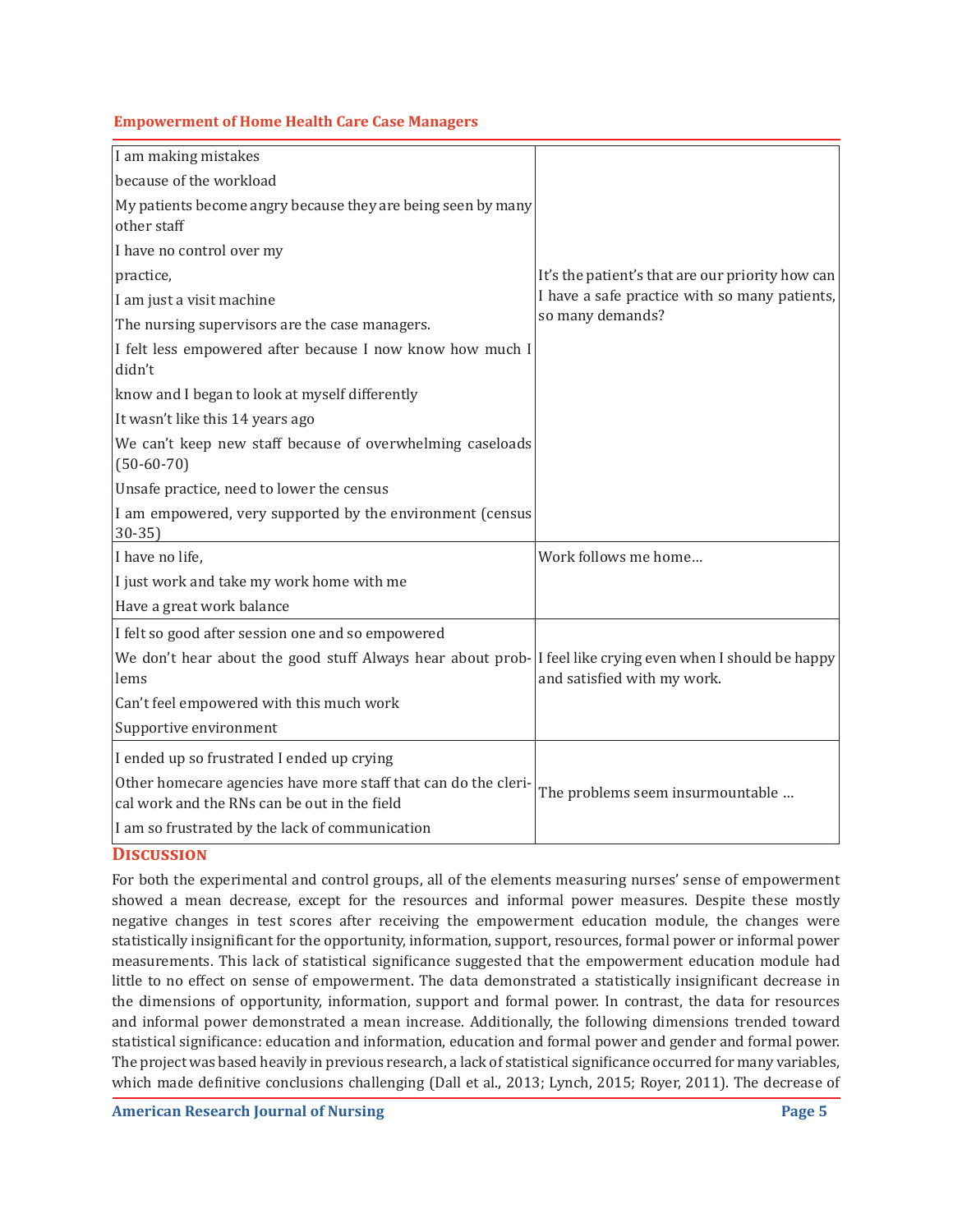many dimensional statistics post educational module showed the social constructivist nature of empowerment. Possibly, the rather unexpectedly underwhelming impact of the empowerment educational module was the result of a disparity between the researcher's and the nurses' concept of empowerment.

The qualitative portion of this project illuminated the reality that a many nurses felt powerless and are overworked. This is a troubling sign when considering that these nurses remain important to the home-healthcare sector (Dall et al., 2013). The literature review demonstrated that home-healthcare nurses act more like clinicians than nurses, as they transfer treatments and information communicated from a central office (Cowen & Moorhead, 2014). Due to their importance to the sector and their increased responsibilities when compared to non-home-healthcare nurses, their empowerment is not only essential to their personal success, but also to the health of their patients (Cowen & Moorhead, 2014; Wong & Laschinger, 2013).

# **Conclusions**

This project used a quantitative design to determine the effectiveness of an empowerment education module on homecare nurses. The qualitative responses illuminated the reality that many nurses felt powerless and overworked in their profession. This study used previous research to develop a new model of structural empowerment for homecare nurses. Findings of this project were not dramatic or conclusive. While certain statistically significant results exist, those that were statistically significant were only weakly so. In short, the nurse empowerment educational module did not have a significant impact on the participants' sense of empowerment and, in fact, seemed to weaken the empowerment at times, albeit in statistically insignificant numbers. One of the most illuminating portions of the study was the qualitative section. Several common themes were collected, which provided a window into the general morale of home-healthcare nurses at this agency.Although the basis of this research was to build and improve upon previous research, the lack of statistical significance remains notable, given the wealth of research on empowerment theory and structural empowerment. Recommendations for further investigation include, replication with a larger sample that is more diverse in the specialties of nursing home health care,comparison of large and small agencies, and comparison of rural to urban-suburban agencies.

#### **References**

- Alenius, L., Tishelman C., Runesdotter, S., & Lindqvist, R. (2013). Staffing and resource adequacy strongly related to RNs' assessment of patient safety: a national study of RNs working in acute-care hospitals in Sweden. *BMJ Qual Saf*. *23*(3), 242. doi:10.1136/bmjqs-2012-001734.
- Armstrong, K., Laschinger, H. K. S., & Wong, C. (2009). Workplace empowerment and magnet hospital characteristics as predictors of patient safety climate. Journal of Nursing Care Quality, 24(1) 55-62. doi: 10.1097/NCQ.0b013e31818f5506
- Avalere Health (2015). Home health chartbook: Updated data and trends for home health care in the United States, 2015. Retrieved from http://www.ahhqi.org/research/home-health-chartbook.
- Bercovitz, J., & Feldman, M. (2011). The mechanisms of collaboration in inventive teams: Composition, social networks, and geography. Research Policy, 40(1), 81-93. http://dx.doi.org/10.1016/j.respol.2010.09.008
- Bureau of Labor Statistics (2015). Home Health Aides. United States Department of Labor. Retrived from http:// www.bls.gov/ooh/healthcare/home-health-aides.htm
- Cowen, P. S., & Moorhead, S. (2014). Current issues in nursing. New York, NY: Elsevier Health Sciences.
- Creswell, J. W. (2009). Research design: Qualitative, quantitative, and mixed methods approaches (3rd ed.). Thousand Oaks, CA: Sage.